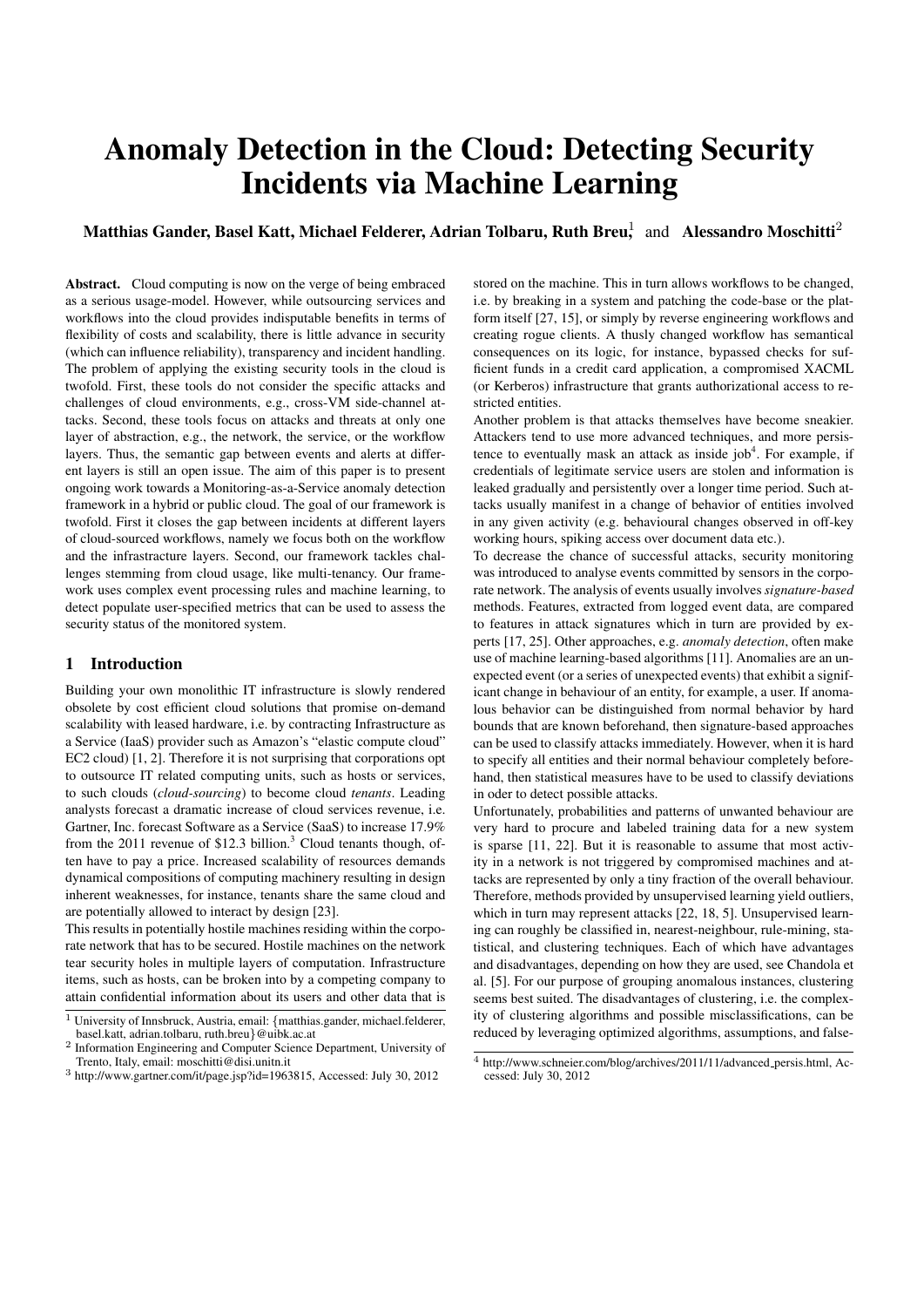positive reductions [22, 13].

Both methods, signature-based and anomaly-based, have strengths and weaknesses. The main drawback of signature-based methods is the inherent limitation that they always have to consult the signature database to match detected features with the information therein [22]. If a new attack is out, it is probable that the signature database does not contain the latest attack pattern. Anomaly-based detection techniques, on other hand, have their true potential in detecting previously unseen patterns [11]. A common limitation both detection techniques share is a lack of "context". This context needs to provide information about inherent relations among users, services they use, the hosts from which they operate, and for which workflow they are assigned to. For instance, it is not sufficient to know that a service has longer than average response time, the correlation of response time and measurable changes of user and network host behaviour offers more valuable clues.

In order to get benefits from signature- and anomaly-based monitoring we propose to combine them into a context-based anomaly detection framework. This framework consists of three main tiers:

- i The specification of a DSL which allows to model the cloudsourced IT landscape in detail such that workflows can be specified, monitoring rules can be generated, and computing entities can be put into relation.
- ii The detection of workflow aberrations, or semantic gaps, caused by attacks via Complex Event Processing (CEP) based on monitoring rules generated by the model. CEP is a signature-based method to analyze event streams in a midtoupper size IT infrastructure [8]. The purpose of CEP is to derive more meaningful events (in this case alerts).
- iii The detection of abnormal entities, i.e. users, services, network hosts, and workflows, by leveraging unsupervised machine learning, to detect unforeseen changes in the behavior.

The application of our framework in a cloud-sourced health-care environment provides the means necessary to unravel the following incidents:

- *Semantic Gaps.* A document retrieval workflow doctor accessing the database without proof of first having received a permission token, replay attacks, workflow aberrations through patched code.
- *Anomalies.* An increase of service activity, service calls at unusual hours, abnormal users, detectable by a gradually increasing number of document requests, suspiciously active hosts, but also a change in flow behavior of service calls and network hosts (i.e. payload analysis of web-service parameters). The entities, services, users, hosts, workflows, constituting the unusual behaviour are labeled as anomaly.

The paper will continue with a description of the framework in Section 2, including the DSL 2.1, the usage of CEP 2.2, profiling entities 2.3 and anomaly detection via fingerprints 2.4. Section 3 depicts the used architecture and Sections 6 and 5 discuss future work and related work respectively.

## 2 Framework Overview

In this section we discuss the framework in more detail. We begin with the DSL to specify the IT infrastructure consisting of workflows, services, hosts, users, and their relations. This in turn leads to the discussion of how CEP is included in the framework. Afterwards our discussion will continue with details about the profiling of entities for anomaly detection purposes, i.e. discuss the different profiles,

the features for fingerprints, the clustering method and distance measure, and round it up with a description of the architecture.

Every monitoring system needs events to determine the actual state of the system. Our framework expects events from the infrastructure, in form of TCP and UDP packets sent from the machines in the network, and in form of service calls. TCP and UDP packets are aggregated as flows that have multiple characteristics, such as, source, destination, ports, time, among others, duration. Service events are used to derive the current state of the services, show user behaviour (i.e. access requests), and give general information on the state of workflows. Information that should be present is, the duration of a call, the time, the user, and the object id that was requested.

## 2.1 A DSL for IT landscapes

The use of metamodels or domain specific languages (DSL) is not uncommon [4, 16], their main use is to provide the vocabulary for experts to let them express their knowledge to represent the system in a textual  $5$  (or graphical) model. These models can later be accessed for look-ups, reasoning, and/or code generation.

Our DSL, therefore, allows the creation of a model that in turn allows harvesting information of entities (i.e. traceability of deployed entities to model information) and monitoring rule-generation. The model in Figure 1 reuses concepts from Breu et al. [4, 16], for example the introduction of multiple conceptual layers. The event-driven process chain paradigm [19] that is used in the model facilitates the modeling process, since it allows to represent services through their behaviour in form of events. A workflow activity, therefore, is not modeled via services and their call-sequence but rather as a series of events.

A model derived from the DSL contains three layers, *Workflow, Service* and *Infrastructure*. The workflow layer contains three classes, these are *WF Activity, Role*, and *Actor*. Activities and service events are related by arcs (*Arc*) which describe the way a workflow is executed. These arcs can have different types, i.e. *AND, OR, XOR, SEQ*. SEQ denotes that if said arc lies between two workflow activities A and B, then A is followed by B. *AND, OR* and *XOR* relate events in a boolean fashion. For instance A AND B,C denotes that after A, B and C is executed. Roles, *role* is a set of responsibilities and obligations for a stakeholder, that can influence heuristics during the analysis of events. As discussed above, services are not modeled directly, but are modelled as *ServiceEvent* of various types (*EventTypeEnum*). Event emitters are services, on top of hosts. Hence, among other features provided by the service event, i.e. variable ones such as timestamps and session ids (to identify the *Actor*), we assume a source and a destination pointing to the hosts that were responsible for the event. This allows us to connect the service layer to the infrastructure layer. Hosts (Node in the model) can be of various types (*NodeType*), this makes it easier to map events to their corresponding workflow activity during runtime.

*Identifier* defines the set of identifiers, i.e. all elements are connected to it via *identifiedBy*, such as hosts, service events, and actors are identified by it (via UUID and a location). The elements doing the execution are hosts from the infrastructure, hence the (*runsOn*) class.

## 2.2 Complex Event Processing

To monitor proper execution of systems rule-based approaches tend to be used, i.e. in form of CEP. For CEP much research has been

<sup>5</sup> xText: http://www.eclipse.org/Xtext, Accessed: July 20, 2012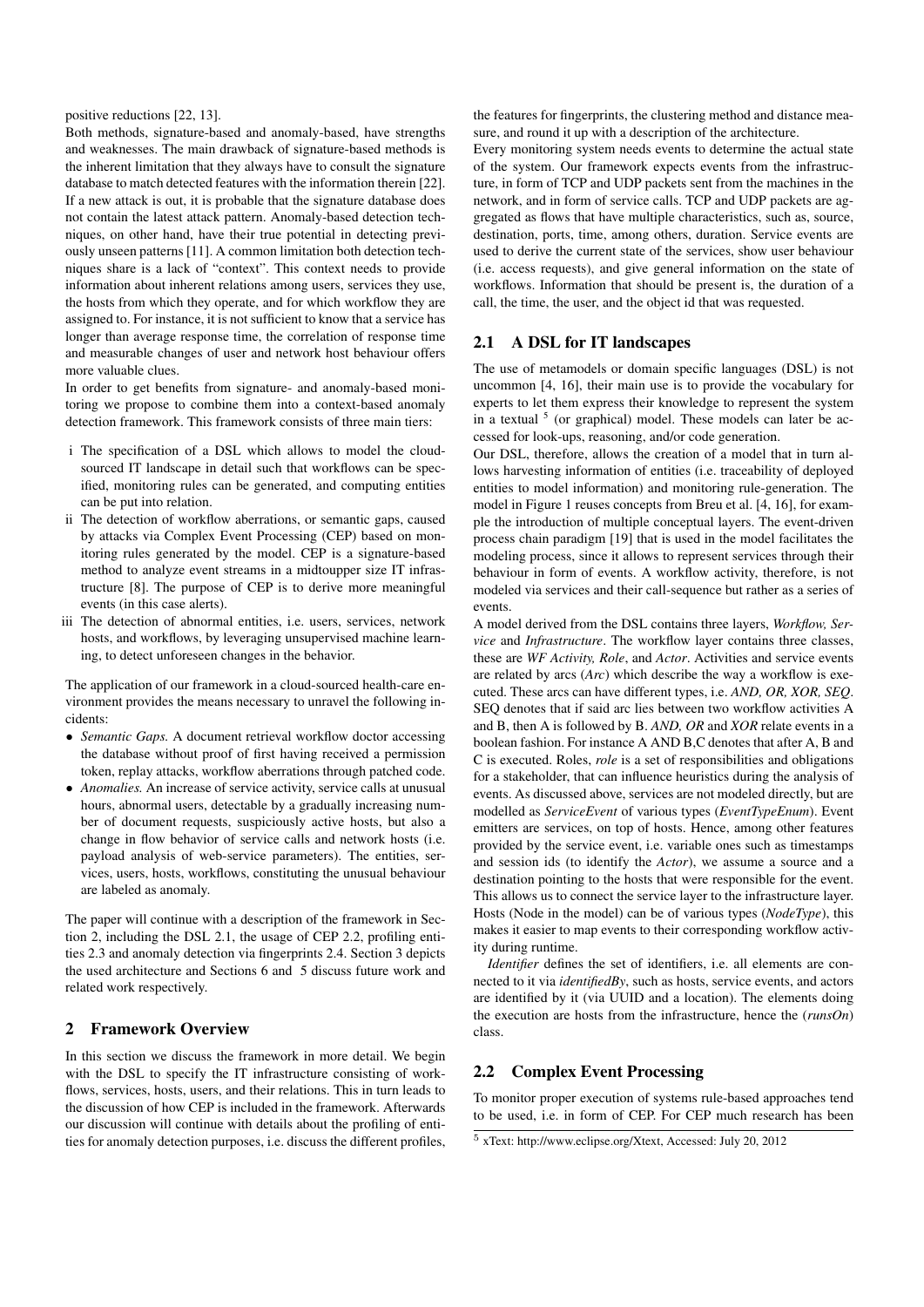

Figure 1. A language to describe an IT landscape.

invested in query languages to handle the stream of events in querybased languages similar to  $SQL^6$ ,  $ESPER^7$ , Oracle  $CEP^8$ , Coral $8^9$ and Aleri<sup>10</sup>. In our case we need to listen for events that are modelled beforehand, i.e. we need to listen for sequences that represent a workflow. These sequences give all the information necessary to infer who is responsible for certain actions. Part of our work focuses on the creation of CEP rules automatically based on the model created by the expert. For CEP rules the Esper Query Language  $(EOL)^{11}$  in combination with the Esper CEP engine was chosen, since it is open source (GPL GNU Public License v2.0), has an active community and has shown potential in several benchmarks [12]. The translation from workflow models to query rules is straight forward, since EQL provides the same boolean logical connectives as our model and also provides the possibility to model sequences  $\longrightarrow$ . For instance, the formula  $Ev_0 \longrightarrow Ev_1$  is only satisfied if and only if  $Ev_0$  is emmitted before  $Ev_1$ . In summary a workflow model, as used for compliance detection, is nothing more than a series of CEP rules that are verified by the CEP engine.

## 2.3 Profiling of Entities

To determine anomalies in the activity of a corporate network, the accounting information of banks, or more general in usage behaviours, it is common to first create a profile that describes a normal behaviour of key entities [6, 7]. The profile types, *service, user, host,* and *workflow*, that we consider reflect the key entities that are involved in an on-line data processing. Gartner, Inc. [20] states, for instance, that there is the need for *user profiling* to monitor user behaviour to prevent data theft. *Service profiles* are needed to determine, among others, a gradual decrease of performance compared to itself or an overall different behaviour from other services. Communication patterns among hosts also need to be considered in form of a *host profile*. Outliers in each of these types of entities have an impact on the performance/security of *workflows* and their activity profile.

Assume, for instance, a compromised machine that gradually increases the number of requests for classified object information in the name of an existing user  $U$  over service  $S$  by using machines  $M_{0..n}$ . Normally, this is not easy to trace, especially if U has permissions to query restricted information (no CEP alerts will be generated). A time-based analysis, though, yields detectable changes in the behaviour of  $U, S$ , and  $M_{0..n}$ . These are, more queries per in U's name, more queries spread to machines  $M_{0..n}$ , more queries at unusual hours for  $S$  by  $U$ , and at the end, a detectable change of the workflow behaviour itself. The profiles are further refined into, an *immediate, hourly*, and *monthly* track.

- i To perform an on-line analysis of individual service events, CEP is used. CEP alerts have an immediate impact on the immediate track as well as statistical information gathered from the event itself, i.e. z-scores from parameters, duration, and the payload.
- ii An hourly track allows to aggregate some more information about hourly deviances, for instance, the average number of calls for a service, the number of its users, average call duration, extreme values such as maximum duration and minimum duration, the number of alerts produced by the immediate track during selected hours, and more.
- iii To assess more subtle patterns of deviance, a longer time-period is of need. To give an example consider the following scenario of a persistent attack. A competing company or government managed to break into the system and hides its activities of espionage, e.g., by leaking of sensitive documents, in form of an insider attack. For this, the real attackers stole the credentials of some user  $U$  to gradually query more and more documents, for instance creating 2-3% more queries per day (hour) than was normal. The immediate and hourly track are not built to detect such subtle aberrations and, hence, fail to detect them. The comparison of absolute access numbers over, for instance a monthly basis, shows a huge increase

<sup>6</sup> http://www.w3schools.com/sql/default.asp, Accessed: July 20, 2012

<sup>7</sup> http://esper.codehaus.org/, Accessed: July 20, 2012

<sup>8</sup> http://tinyurl.com/OracleCEP, Accessed: July 20, 2012

<sup>9</sup> http://tinyurl.com/Coral8CEP, Accessed: July 20, 2012

<sup>10</sup> http://tinyurl.com/AleriStreaming, Accessed: July 20, 2012

<sup>11</sup> http://esper.codehaus.org/, Accessed: July 20, 2012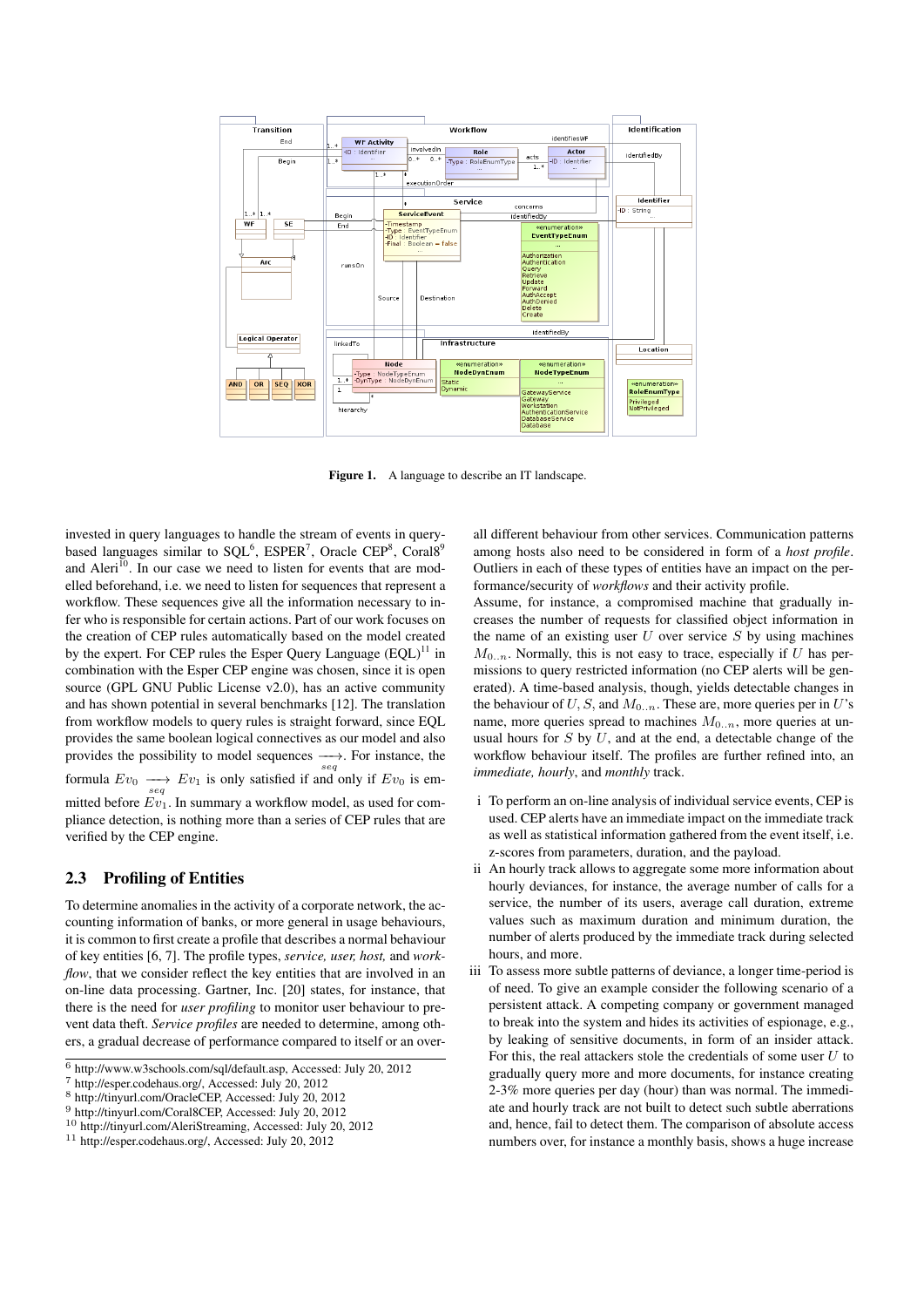of query activity.

Information from the hourly  $(h)$  and monthly  $(m)$  track of an entity is represented by fingerprints  $(F_h^e, F_m^e)$  and represent, hence, a measure of the overall behaviour of the selected entity (e). Fingerprints are basically feature vectors  $v_i = (v_{i0}, \ldots, v_{in-1})$ , containing continuous data. Fingerprints contain for instance, the number of CEP alerts in an hour, the number of alerts raised from immediate profiles, or z-score outliers. Our framework uses these fingerprints to compare its behaviour to other entities' behaviours but also to measure potential deviances of its own behaviour over time.

#### 2.4 Clustering Fingerprints for Anomaly Detection

To determine abnormal entities in relation to other entities of the same type it is necessary to compare individual features of a profile and attain a sense of distance. Since individual characteristics of a profile might not change sufficiently to determine that an entity is an anomaly, we take into consideration all of the individual features that were collected. To take all features into consideration clustering can be used [24]. Clustering makes use of the inherent structure of data and groups data instances (clustering) by common attributes and a similarity measure. After the outliers have been found, the model can then be used to further link entities and detect correlations among outlying users, and, for instance, services. Figure 2 summarizes how the layers are related.

Although other distance measures exist, e.g., Jaccard, Dice, and Russell/Rao [24, 10], which have their use when comparing dichotomous data, the measure of distance which we use is the Euclidean metric, see Formula 1. It gives us the opportunity to measure distances of continuous multi-dimensional variables, i.e.,  $v_i \in R^d$ .

$$
d(\mathbf{v}_i, \mathbf{v'}_i) = \left(\sum_{k=0}^{n-1} (\mathbf{v}_{ik} - \mathbf{v'}_{ik})^2\right)^{\frac{1}{2}}
$$
(1)

Various clustering algorithms have been proposed, e.g. DB-SCAN [9]. DBSCAN finds clusters based on a density measure, i.e., it finds clusters in which data instances have only a maximal distance to each other. Hence, points near to each other are grouped in the same cluster. This may lead to arbitrary shaped clusters, including spherical cluster shapes. On the one hand, arbitrary shaped clusters do not lead to any clear results, and on the other hand, clusters in our case might have varying density values  $\epsilon$ , which is problematic for DBSCAN. The algorithm of our choice is fixed-width clustering [22, 21]. The algorithm, described in Figure 3, has the benefit of a better runtime complexity, compared to other clustering algorithms, e.g., standard  $k$ -means, since it computes clusters with just a single passage through the data instances (fingerprints). In fixedwidth clustering, clusters have a maximal width and a cluster center, called centroid. Data instances that are clustered based on their feature vector either surpass the maximal width (based on the distance measure) and create a new cluster or have a smaller distance and become part of the cluster and have a certain distance to its centroid. The fewer data instances are inside a cluster the more probable it is that those data instances are in fact outliers. This is basically the assumption discussed before: *normal behaviour represents the majority of data instances whereas abnormal behaviour is represented by only few data instances* (which represent potential attacks). Hence, clusters containing fewer instances than a user-configured threshold, represent anomalous data points. For instance if less than 1% of data instances are within a cluster it is labeled as anomalous. We leverage the distance notation from Formula 1 to  $d(\mathbf{v}_i, C)$  to denote the distance from a feature vector to a cluster (represented by its centroid). The algorithm to cluster the fingerprints, as described in [21, 22], consists of 3 steps:

- 1. The set  $S$  of clusters is first initialized to the empty set.
- 2. A fingerprint  $v_i = (v_i, \ldots, v_{in-1})$  is taken from the set of fingerprints (unlabeled set of fingerprints).

IF The set  $S$  is still empty then the fingerprint will create a new cluster  $C$  and  $v_i$  will be the centroid.

ELSE The cluster  $C$  with the smallest distance is selected  $\arg \min(d(\mathbf{v}_i, C))$  such that the fingerprint does not surpass  $C \in S$ <br>the maximal width. If such a cluster is found, the fingerprint is inserted, otherwise a new cluster is generated and  $v_i$  will be the centroid.

3. The second step is repeated for all remaining fingerprints.

Figure 3. Single Linkage Clustering [21, 22].

#### *2.4.1 Detecting Abnormal Entities and False-Positives.*

Clusters containing less fingerprints than the user-specified threshold are automatically labeled as outliers. The fingerprints within, and their entities they represent, are then also labeled as anomalous. For each entity there are two possibilities for creating an anomaly alert, (i) either through a change of behaviour from itself, or (ii) by being substantially different from other entities of the same type. The idea behind (i) is that the system collects fingerprints for a single entity over an amount of time, i.e., hours or months, and clusters them. If an entity did not change its behaviour, its fingerprints are in the same dense cluster c. The more changes an entity undergoes (stored in the behavioural profile) the more the fingerprints change. Eventually the generated fingerprint surpasses the distance to the centroid of c and results in an anomaly alert. In case of (ii) fingerprints are used to compare entities among each other. A user, who exhibits a significant different usage pattern, creates his own cluster and is labeled as anomalous. In case a new user, service, or host is introduced to the system, it can be determined automatically if said entity is abnormal or not, simply by comparing its fingerprint.

Through the use of the domain model, entities are put in relation to each other, i.e., users to hosts, or services to workflows. Anomalies are, thus, put into context and alerts propagated upwards. For instance, abnormal services, hosts, and users, determine the security status of the assigned workflows. Vice-versa, drilling down on an abnormal workflow (e.g., too much network traffic or too many document queries), exposes abnormal entities, e.g., anomalous services, users, hosts, and speeds-up root-cause analysis.

It is possible, even likely, that some clusters that are detected anomalous are actually not anomalous. Groups of fileservers will, for instance, have different fingerprints than mail servers or timeservers. It is therefore important to consider various degrees of optimization to prevent false-positives. There are a couple of options, since the clustering algorithm is parameterized by two variables, the width and the threshold for anomalies, tweaking either of them will reduce falsepositives. An increased cluster-width allows sparse clusters, exhibiting a significant higher variance, to be normal. Rising the threshold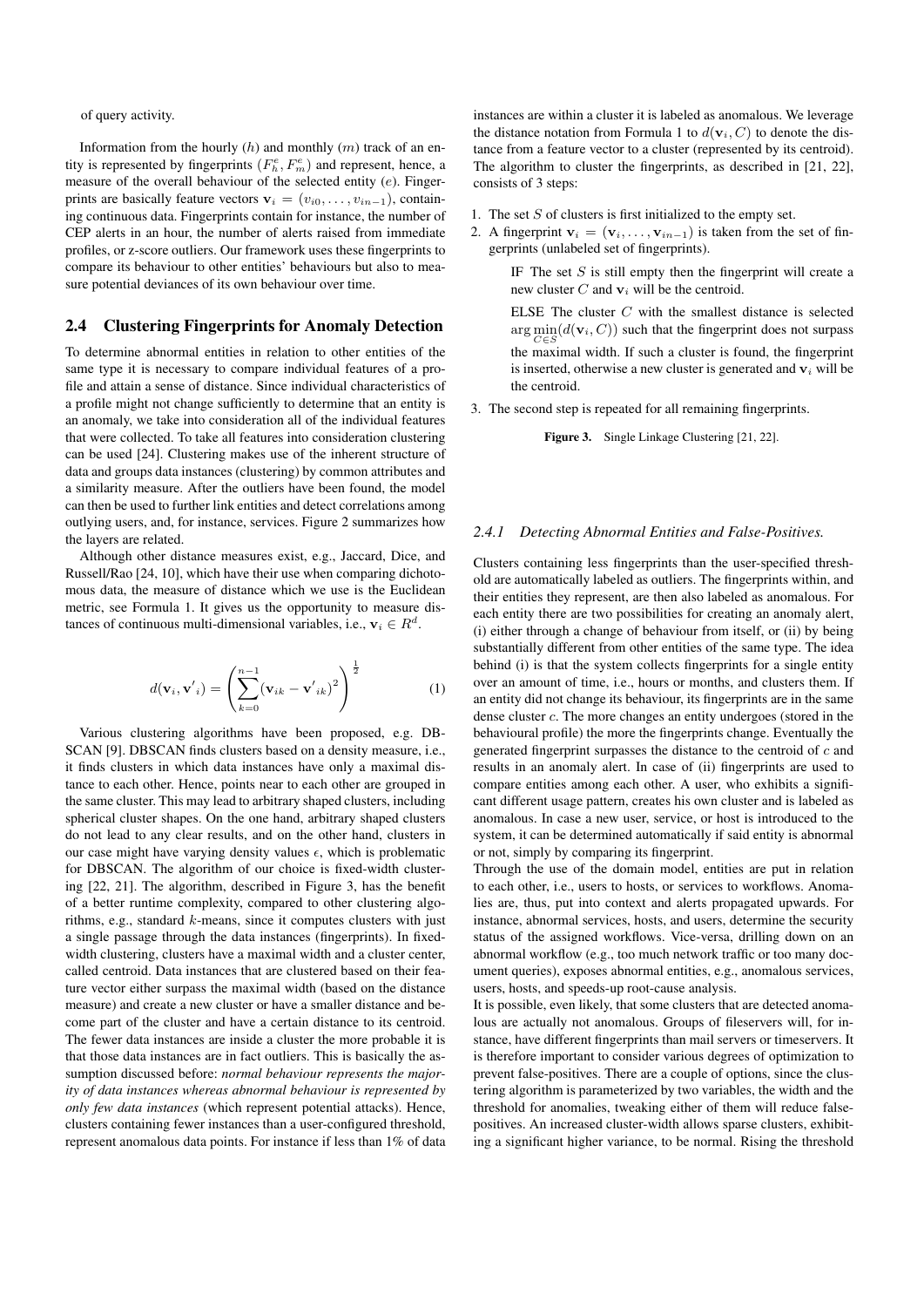

Figure 2. Overview of connecting the layers.

allows to have clusters with few instances to be normal as well. Another option is the creation of tests to determine the true state of an entity, but that is left for future work. If a cluster, and the ensuing entities within, are still labeled as anomalies the framework provides to relabel them as normal.

## 3 Architecture

Figure 4 indicates the different components of our monitoring architecture, which can be offered by a cloud provider as a *Monitoring as a Service* solution. A tenant uses the DSL provided by the *modeling component* to provide a model which describes his IT landscape. This model is aligned to the three layers we discussed above. Based on the model, rules to detect workflow non-compliance are created to configure the CEP engine. To customize the monitoring service, the tenant supplies the *policy engine* with policies (which are rules or metrics) to enable the cloud provider to react on alerts. Policies specify (i) the gravity of alerts and (ii) what should happen in case they happen. By providing a policy, a tenant bids the cloud provider to cut off a virtual host from the network, if said host is classified as an information leaking host. This state can be mantained until the host is classified as normal. The *event processing* component consists of service and network sensors as well as a normalization feature extraction element. The sensors act as event sinks for multiple service and network event emitter sources. The service sensor receives  $JSON<sup>12</sup>$  encoded service call data, whereas the network monitor is built as a netflow-collector. Analysis of workflow compliance (i.e. via CEP) and outlier detection (i.e., via Clustering) is done in the *analysis component*. Statistical methods, i.e., z-scores are computed by "The Apache Commons Mathematics Library".<sup>13</sup> The CEP engine of choice is  $ESPER<sup>14</sup>$ . Based on the outcome of the analysis and the severity of alerts, the policy engine populates the *dashboard* and determines reactive measures for the cloud provider (policies provided by the tenant). The dashboard displays integral information about a tenant's infrastructure, i.e., the infrastructure in tabular form, important alerts, and anomalous entities.

#### 4 Evaluation

The evaluation consists of a real-life healthcare scenario where services, data, and hosts, are outsourced to an IaaS cloud. The architecture consists of all services necessary to allow a regulated flow of action in a hospital, e.g., image retrieval services, diagnose services, and an XACML-Kerberos like access control infrastructure. Based on the runtime behaviour of the system we train our machine-learning component and measure deviations of user- and network-activity. To measure the effectiveness of our approach the healthcare architecture will be subject to various stealthy attacks, i.e., a failed XACML architecture, leak attacks from insiders, fuzzy security-testing of web-services from other tenants, or TCP/UDP malware propagation across the cloud. The evaluation will show if the anomaly detection can provide information about these attacks.

## 5 Related Work

In this section we discuss related work in the areas of anomaly detection, CEP, and monitoring. There has been plenty of research for anomaly detection via clustering, a survey on this topic is provided by [11]. Clustering is quite versatile as the approaches in [22, 21, 18, 13] point out. Portnoy et al. [22] detect attacks, e.g., denial of service, in the KDD 1999 data via clustering of network activity set.<sup>15</sup> Gu et al. [13] use clustering for the detection of botnets by a framework called "Botminer". The Authors in [18] improve clustering for NIDS by using a density-based clustering algorithm and a grid-based metric and evaluate their efforts on the KDD 1999 data set. To measure hosts we create profiles of their network behaviour by sampling their TCP/UDP flows based on [14, 13]. To our knowledge, the clustering algorithm itself was first presented in [22]. Instead of clustering individual multi-dimensional features form the KDD training set we cluster fingerprints of various entities. The main difference from the proposed work of Gu et al. [13] is that the former only profiles hosts for the specific detection of botnets, whereas we only try to find outliers and assemble outliers in a holistic profile of the infrastructure. The approach presented in [14] is more similar to ours since it also profiles machines in the network. But we're not restricted to machines only, but also services, users, and workflows.

<sup>12</sup> http://www.json.org/, Accessed: July 30, 2012

<sup>13</sup> http://commons.apache.org/math/, Accessed: July 30, 2012

<sup>14</sup> http://esper.codehaus.org/, Accessed: July 20, 2012

<sup>15</sup> http://kdd.ics.uci.edu/databases/kddcup99/kddcup99.html, Accessed: July 20, 2012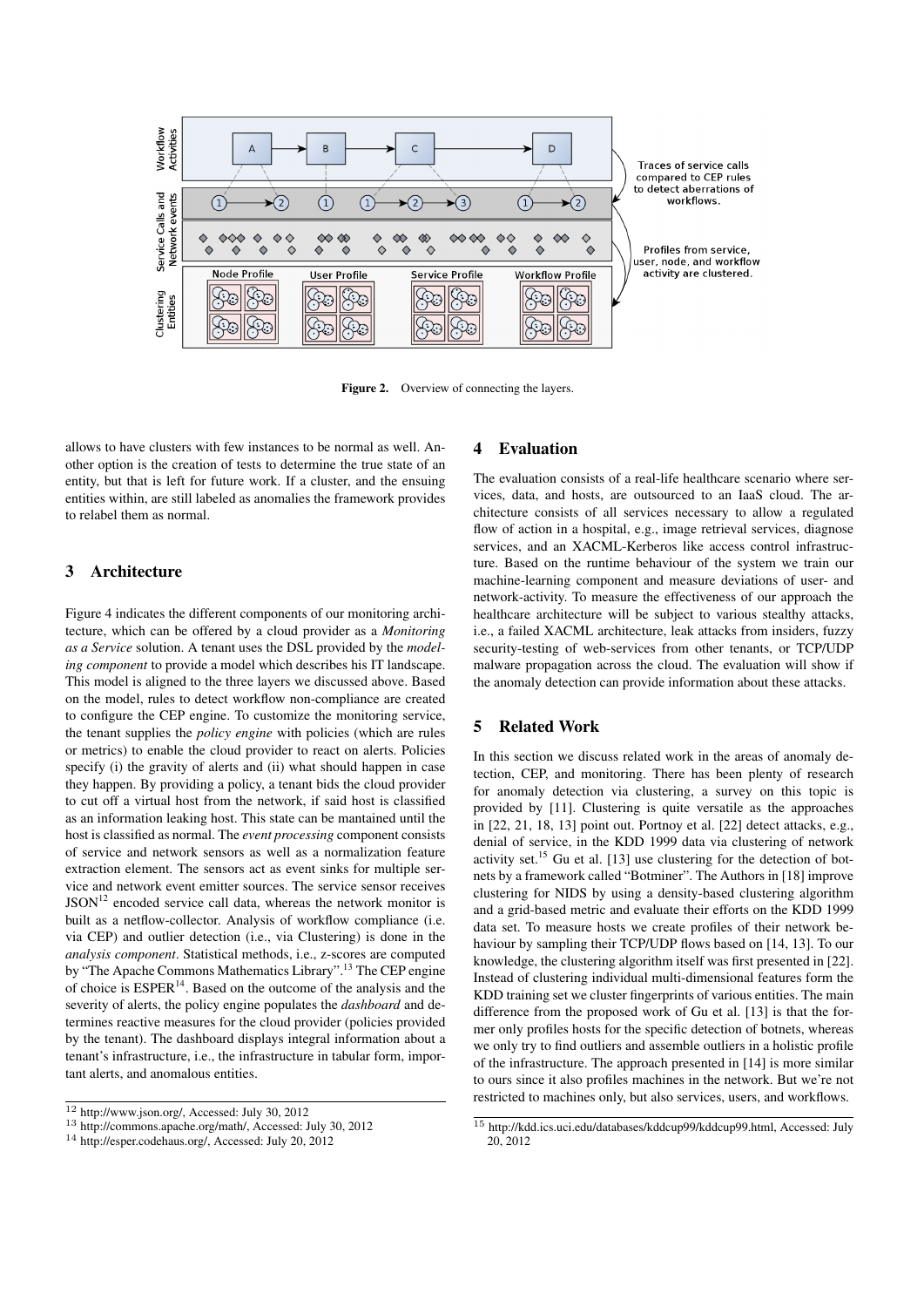

Figure 4. Overview of the monitoring architecture.

The multi-tier DSL proposed in this paper allows the definition of node hierarchies, roles, actors, and distinguishes three layers. These design decisions are in its core similar to [4, 16]. Breu and Innerhofer et al. provide a model-based approach with concepts for security management. There is related work for DSLs to create service infrastructures Berre et al. [3] present the *Service Oriented Architecture Modeling Language (SoaML)* and Popescu et al. provide the *Service Markup Language* SML. SoaML was not desireable for our scenario, since our interest was more cloud oriented than SOA-centric. Our DSL allows the definition of event-sequences, which in turn allow to detect deviances to rules generated by the workflow model. The paradigm of modeling services as events is similar to event-driven process chains (EPC), discussed in-depth in [26]. Workflow compliance in SOA via CEP has been discussed by Mulo et al. [19]. A service invocation is regarded as an event and business process activities as event-trails. These event-trails guide the creation of queries which a CEP engine uses to identify and monitor business activities. Anomaly detection itself has been done frequently in many domains, though to the best of our knowledge, there is no cloud monitoring approach that allows CEP and anomaly detection to monitor (a) the execution of workflows for semantic gaps and (b) detect infrastructure anomalies relative to said workflows. Due to the formal representation of "behaviour" of entities we're able to pinpoint suspicious services, users, hosts, and workflows.

## 6 Conclusion and Future Work

We have sketched a context-based anomaly detection framework to facilitate real-time monitoring of cloud-sourced workflows and infrastructures. Our research differs from existing monitoring work as we aim to mitigate cloud threat-scenarios with web services and infrastructure anomaly detection, and CEP. The framework is able to keep multiple profiles of entities on various layers and to link detected anomalies and semantic gaps up to workflows. Future work will consist of,

- An implementation and an evaluation based on a real-world scenario, machine learning algorithms will be tested on standard machine learning datasets.
- Carefully evaluating other clustering methods, e.g., Entropy Maximization, to reduce false-positives and attain a better clustering result.
- A CEP rule repository to further allow the reduction of falsepositives with domain knowledge, detect additional signaturebased events to augment the profiles for entities in general. Along the way goes the inclusion of other monitoring tools such as Snort<sup>16</sup> and Ossec<sup>17</sup> to get a more elaborate profile for hosts.
- Finding anomalies is a good first step, but it serves a wider purpose, i.e., the semi-automatic labeling of clusters via supervised learning. First, normal and anomalous clusters are labeled, then based on the fingerprints in these clusters training data for supervised learning, e.g., Naive-Bayes, Random Forests, is easily generated. New fingerprints can then be readily classified as a specific form of behaviour.

## ACKNOWLEDGEMENTS

This work is supported by QE LaB-Living Models for Open Systems (FFG 822740), and SECTISSIMO (FWF 20388) and has been partially supported by the European Community's Seventh Framework Programme (FP7/2007-2013) under the grants #247758: ETERNALS – Trustworthy Eternal Systems via Evolving Software, Data and Knowledge, and #288024: LIMOSINE – Linguistically Motivated Semantic aggregation engiNes.

<sup>16</sup> http://www.snort.org/, Accessed: July 30, 2012

<sup>17</sup> http://www.ossec.net/, Accessed: July 30, 2012